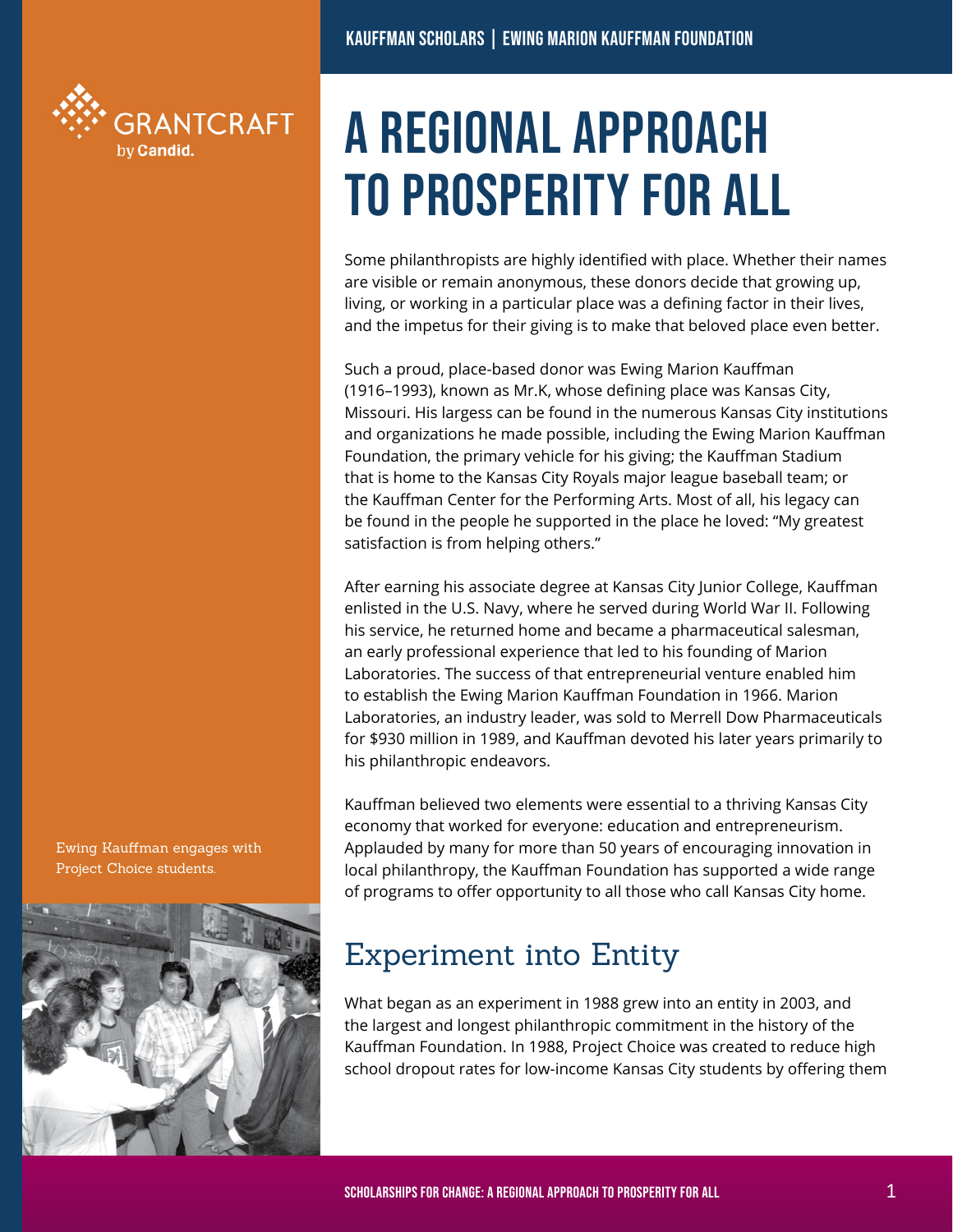# 66

Our ability to grow, learn, and evolve enabled us to recalibrate, and invest in people, programs and systems."

– aaron North

Kauffman scholars attend J.I.V.E. Fair and connect with Kansas-City area employers and opportunities.



full college scholarships if they graduated high school on time and met other "good behavior" program criteria, such as avoiding substance abuse. Project Choice operated from 1988 to 2001 as the signature program of the Kauffman Foundation. Over the years, the program grew to include students from six different Kansas City schools, funding nearly 1,400 "at-risk" students to attend college.

While more than 30 percent of Project Choice students graduated with a bachelor's degree within five years, a rate exceeding the national average, nearly 70 percent did not. Those results caused the foundation to realize that the incentive of a full scholarship was a necessary but insufficient condition for low-income students, many of whom lacked the adequate preparation and full support necessary to navigate and complete a college education. The Kauffman Foundation realized much more than a scholarship was needed for students to succeed through college graduation.

After 13 years of the Project Choice program, the Kauffman Foundation applied the learnings from that program toward a revitalized approach to supporting college completion. In 2003, the foundation applied what they had learned toward the creation of Kauffman Scholars, Inc. (Kauffman Scholars), a \$150 million initiative launched to improve college access and completion for low-income Kansas City students over the next two decades. Instead of aiming for reduced high school drop-out rates, the Kauffman Scholars program defined success as nothing less than college completion. As described by Aaron North, Kauffman Foundation vice president for education and Kauffman Scholars board chair, "Our ability to grow, learn, and evolve enabled us to recalibrate, and invest in people, programs and systems." By also using the latest national and state-wide research and examining why students were and were not successful through college completion, the Kauffman Scholars program leadership created a more comprehensive, data-driven effort that yielded dramatically improved results: the program's overall college completion rate is expected to reach 65 percent, with later cohorts seeing a graduation rate above 70 percent.

Perhaps the biggest shift made from Project Choice to Kauffman Scholars was that rather than offering support at the end of high-school, Kauffman Scholars were awarded scholarships in the seventh-grade. With eight class cohorts producing an overall roster of just over 2,500 students, from public high schools in Kansas City, Missouri or Kansas City, Kansas, the program offered students the opportunity to participate in collegepreparatory programming from a younger age all the way through high school. These Scholars are predominantly students of color, first generation college students, and come from lower-income households. The Scholars receive highly personalized guidance from a team of skilled postsecondary retention specialists (called coaches) employed by Kauffman Scholars through funding from the Kauffman Foundation. These coaches provide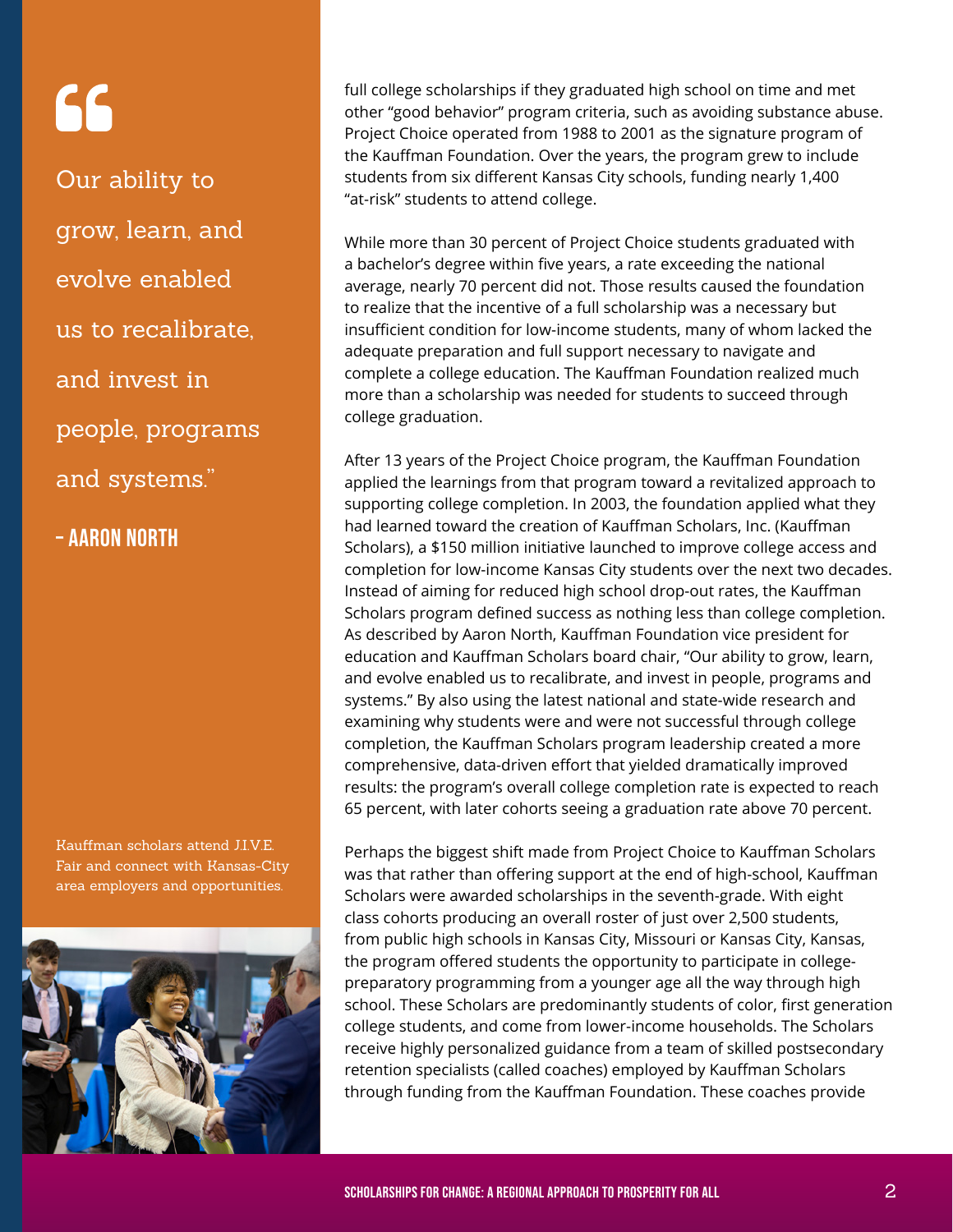# 66

We meet the students where they are, and those relationships stay in place through college."

– aaron North

A Kauffman Scholar and DREAMer celebrates graduation.



year-round support and give guidance on both academic and personal issues. According to North, "We meet the students where they are, and those relationships stay in place through college." Starting in their junior year of high school, Kauffman Scholars began working with a postsecondary advisor who led them through the admission process with a goal of achieving the "best fit." Initially, scholarship support was provided for students to pursue post-secondary education opportunities across the U.S. After seeing lower graduation rates than anticipated in the first three cohorts, a post-secondary network of colleges and universities in Kansas and Missouri was established and most Scholars were required to attend those schools in order to receive more direct completion supports.

### More than Money

A critical component of the Kauffman Scholars program design is an emphasis on parents. In most cases, Scholars' parents never had the opportunity to attend and/or graduate from college, so the Kauffman Scholars program represents a chance to change the life trajectory for an entire family, not just a daughter or son. Parents are engaged as essential program partners and are present at milestone events. Through regular meetings (or summits), parents become informed about college-going, a journey outside of their own educational experiences, and can then better support the counsel provided by Kauffman Scholars coaches and advisors. Parents also guide and inform the program by providing feedback and sharing observations about what they see working or not working for the students. This engagement is facilitated through strong communication vehicles. Parents receive quarterly program updates via email and postal mail, and intentional reminders utilizing a mass text system. They are also able to send and receive individual messages through parent Gmail accounts and check the status of student engagement through the use of a student and parent portal.

Another distinguishing aspect of the Kauffman Scholars program is its emphases on career-readiness, not just college-preparedness. Kauffman Scholars are given many opportunities to explore a wide range of career options with local and regional professionals from private, nonprofit, and public sector employers. With enlarged perspectives, they can start to imagine their lives after college, and what they can do for themselves and others while building a network that will open doors to career opportunities. A highly-structured set of career development activities is available to the Kauffman Scholars and alumni, including a "shadow day" in work settings, interactive professional roundtables, and the [JIVE](https://youtu.be/tozv16o2SeY) [\(job, internship, volunteer, education\) Fair.](https://youtu.be/tozv16o2SeY) [The Young Professionals](http://www.kauffmanscholars.org/our-scholars/young-professionals-of-color-kc) [of](http://www.kauffmanscholars.org/our-scholars/young-professionals-of-color-kc)  [Color Network](http://www.kauffmanscholars.org/our-scholars/young-professionals-of-color-kc) is a new resource that reaches beyond the immediate Kauffman Scholars network to better construct and grow racially diverse workforce pipelines.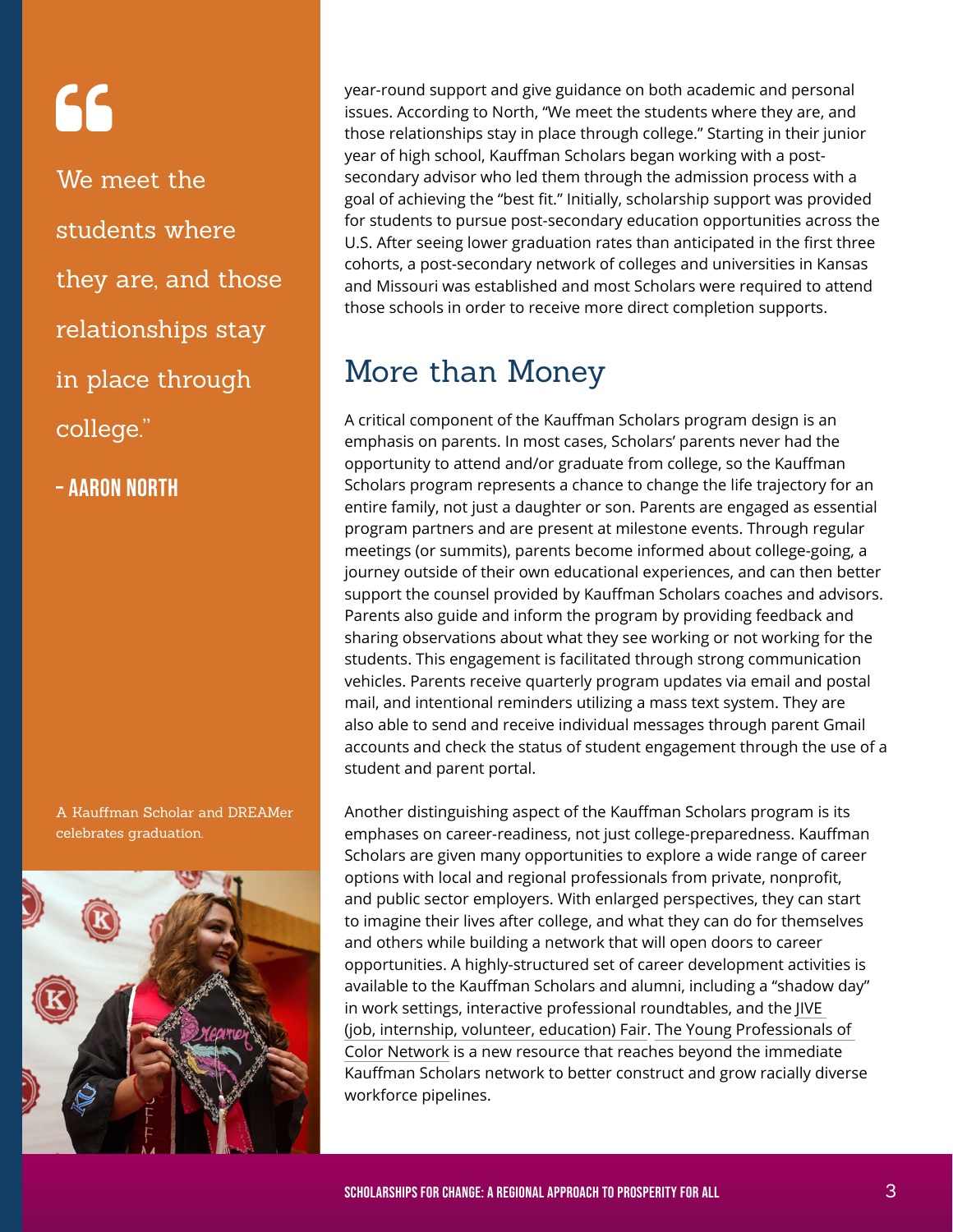#### Scholars Persevere

While the critical lesson from the Project Choice initiative was that more than scholarship money was needed to ensure student success, the necessity and efficacy of other program resources became even more apparent through Kauffman Scholars implementation. Access to college is one thing; persistence is another. When the inevitable life challenges confront these students, how will they respond? How are they supported?

One such Kauffman Scholar was [Autumn Bryant](https://www.youtube.com/watch?v=JkTnSTjmqak&feature=youtu.be), who faced lifechanging challenges, including pregnancy, while attending Howard University in Washington, DC. She sought support back home in Kansas City and she chose to persevere, not only for herself, but also for her daughter, earning her bachelor's degree from the University of Missouri– Kansas City. As a proud program role model, Bryant now serves as a career and [alumni coordinator](https://www.kauffman.org/who-we-are/leadership-and-associates/associates/autumn-bryant) for Kauffman Scholars, where she is responsible for the Alumni Leadership Council and the Career Development Series. Autumn is the second alumna to join the Kauffman Scholars staff as a full-time employee.

Bryant is just one Kauffman Scholar success story. There are many Kauffman success stories available [here](http://www.kauffmanscholars.org/our-scholars/scholar-stories) where you can learn about how Scholars and alumni are giving back to their community.

### Next Stage of Evolution

With the final cohort of Scholars entering the program in the 2011–12 school year, and expected to graduate in 2021 or 2022, Kauffman Foundation leadership chose, once again, to apply what was learned and seek an even higher-impact objective for its scholarship funding going forward. To do so would require financial and human resources beyond the means of any single foundation. The next program evolution led to the development of [KC Scholars,](http://kcscholars.org/) a partnership to increase college access and completion for low- and modest-income, high-achieving students throughout the Kansas City region. The KC Scholars collaboration involves public, private, and nonprofit partners who are fully committed to improving educational outcomes as well as economic prosperity for the region. The agreed-upon objectives mobilizing these community partners are:

- **•** 8,000+ ethnically and racially diverse college-educated employees
- **•** 13 percent increase in the region's college attainment rate for individuals identifying as students of color
- **•** \$6.4 trillion in increased wages for the region
- **•** \$2.2 trillion into the local economy

To achieve these ambitions, KC Scholars supports a growing pipeline of at least 500 awards annually in the form of 250 traditional scholarships, 200 adult learner scholarships, and 50 college savings matches, and provides seed funding for up to 500 college savings accounts. An evaluation plan is part of the overall program design, and the collaborative partners meet quarterly to monitor progress. KC Scholars is also offering [individual](http://kcscholars.org/become-a- donor/#named) [donors](http://kcscholars.org/become-a- donor/#named) the option of supporting the initiative through a named scholarship.

What was started by Ewing Kauffman as a college access program evolved a decade after his passing into a college completion program by the Kauffman Foundation, and has now grown into a full-community mobilization to improve education and economic outcomes for everyone in the greater Kansas City region. Local leaders have combined the critical success factors from their own experience, such as deep engagement with caring adults, along with lessons learned from other regional initiatives.

Ewing Kauffman is often described as a common man who did uncommon things. Through the Kansas City-based scholarships, he encouraged young people from his hometown to become educated, and excel in work, life, and community service. To nurture the next generation of Kansas City learners and leaders, his namesake foundation now asks students and all their community supporters to be [uncommon](https://www.kauffman.org/rethink/uncommon). Acting together, their aligned efforts are leading to an uncommon legacy for Ewing Marion Kauffman.